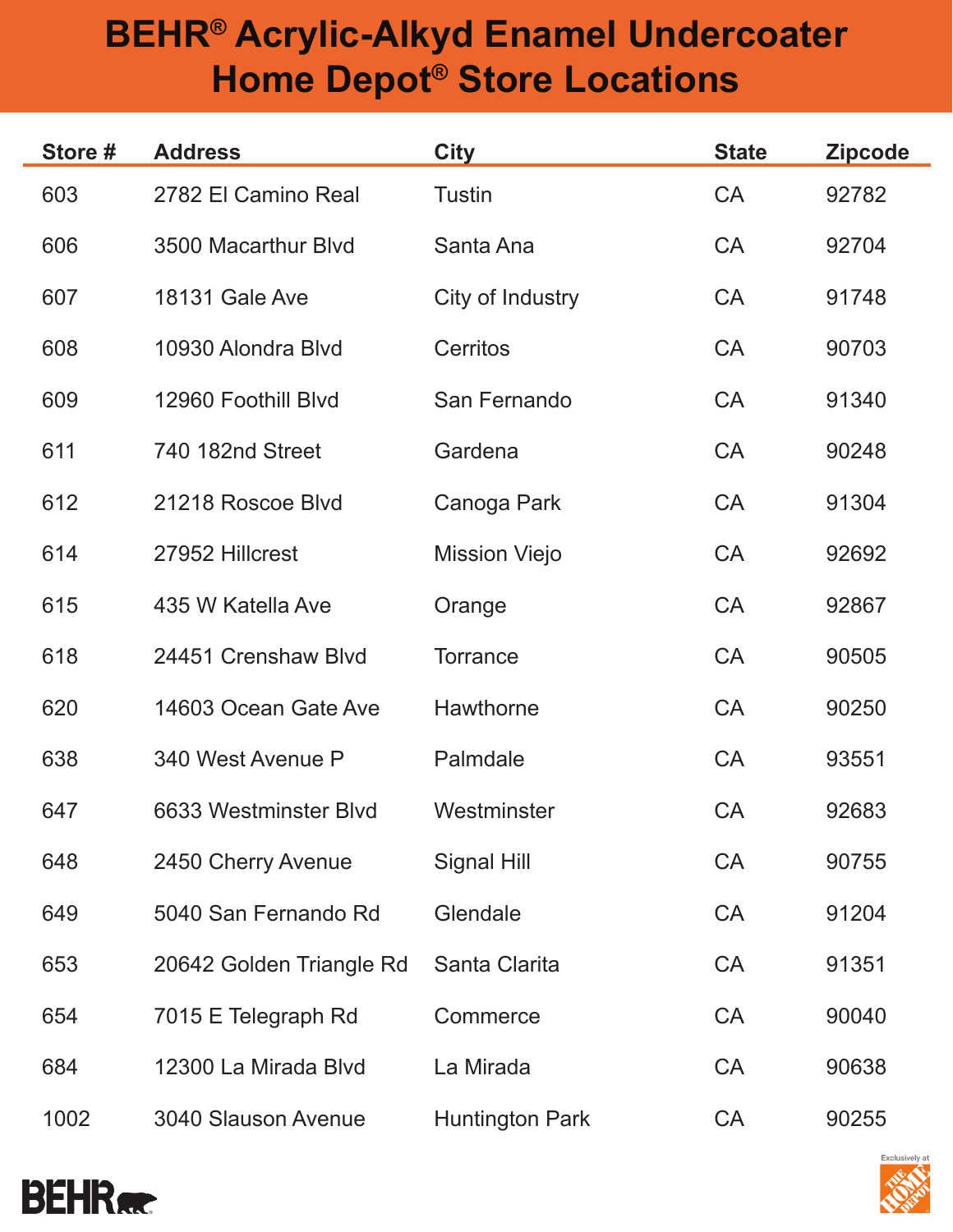| Store # | <b>Address</b>         | <b>City</b>          | <b>State</b> | <b>Zipcode</b> |
|---------|------------------------|----------------------|--------------|----------------|
| 1005    | 2115 N Gaffey St       | San Pedro            | CA           | 90731          |
| 1010    | 3363 Century Blvd      | Inglewood            | <b>CA</b>    | 90303          |
| 1012    | 401 W Ventura Blvd     | Camarillo            | <b>CA</b>    | 93010          |
| 1031    | 905 El Camino Real     | Atascadero           | <b>CA</b>    | 93422          |
| 1037    | 6400 Alondra Blvd      | Paramount            | <b>CA</b>    | 90723          |
| 1039    | 1830 W Slauson Ave     | Los Angeles          | CA           | 90047          |
| 1040    | 401 W Esplanade Drive  | Oxnard               | <b>CA</b>    | 93036          |
| 1048    | 1675 Wilshire Blvd     | Los Angeles          | <b>CA</b>    | 90017          |
| 1052    | 1551 Froom Ranch Rd    | San Luis Obispo      | <b>CA</b>    | 93405          |
| 1055    | 28033 Newhall Ranch Rd | Santa Clarita        | <b>CA</b>    | 91355          |
| 1061    | 4925 W Slauson Avenue  | Los Angeles          | CA           | 90056          |
| 1062    | 751 Spring Street      | Signal Hill          | CA           | 90755          |
| 1070    | 22855 Victory Blvd     | <b>West Hills</b>    | <b>CA</b>    | 91307          |
| 1072    | 2455 E Imperial Hwy    | <b>Brea</b>          | <b>CA</b>    | 92821          |
| 1077    | 27401 La Paz Rd        | Laguna Niguel        | <b>CA</b>    | 92677          |
| 1089    | 575 N China Lake Blvd  | Ridgecrest           | <b>CA</b>    | 93555          |
| 1840    | 23651 El Toro Rd       | <b>Lake Forest</b>   | <b>CA</b>    | 92630          |
| 1845    | 963 W Badillo Street   | Covina               | <b>CA</b>    | 91722          |
| 1858    | 101 Towne Center Drive | Compton              | <b>CA</b>    | 90220          |
| 2304    | 3500 Market Place      | <b>Monterey Park</b> | <b>CA</b>    | 91755          |
| 6610    | 500 S Marengo Avenue   | Alhambra             | CA           | 91803          |



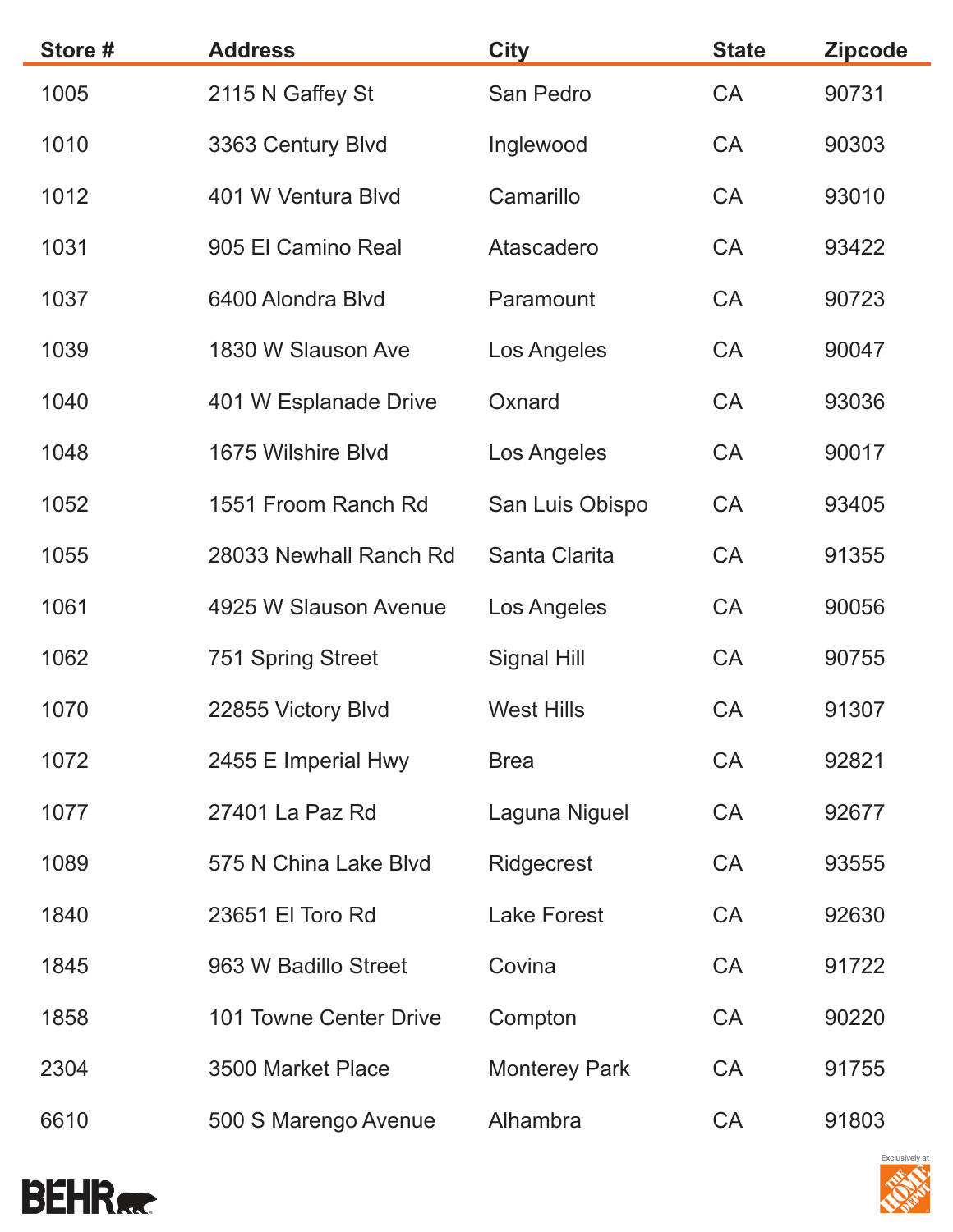| Store # | <b>Address</b>          | <b>City</b>             | <b>State</b> | <b>Zipcode</b> |
|---------|-------------------------|-------------------------|--------------|----------------|
| 6611    | 12975 W Jefferson Blvd  | Los Angeles             | <b>CA</b>    | 90066          |
| 6613    | 11600 Sherman Way       | North Hollywood         | <b>CA</b>    | 91605          |
| 6614    | 5000 Hardwick Street    | Lakewood                | <b>CA</b>    | 90712          |
| 6616    | 5600 Sunset Blvd        | Hollywood               | <b>CA</b>    | 90028          |
| 6617    | 1305 S Lone Hill Avenue | Glendora                | <b>CA</b>    | 91740          |
| 6623    | 6975 Marketplace Dr     | Goleta                  | <b>CA</b>    | 93117          |
| 6627    | 7121 Firestone Blvd     | Downey                  | <b>CA</b>    | 90241          |
| 6628    | 24332 El Toro Rd        | Laguna Hills            | <b>CA</b>    | 92653          |
| 6629    | 1625 S Mountain Ave     | Monrovia                | <b>CA</b>    | 91016          |
| 6632    | 6345 Variel Ave         | <b>Woodland Hills</b>   | <b>CA</b>    | 91367          |
| 6638    | 2120 S Bradley Rd       | Santa Maria             | <b>CA</b>    | 93454          |
| 6639    | 10801 Garden Grove Blvd | <b>Garden Grove</b>     | <b>CA</b>    | 92843          |
| 6640    | 575 Cochran St          | Simi Valley             | <b>CA</b>    | 93065          |
| 6643    | 1095 N Pullman Street   | Anaheim                 | <b>CA</b>    | 92807          |
| 6644    | 7870 E Van Nuys Blvd    | Panorama City           | <b>CA</b>    | 91402          |
| 6646    | 7100 Warner Ave         | <b>Huntington Beach</b> | <b>CA</b>    | 92647          |
| 6647    | 800 N Brookhurst St     | Anaheim                 | <b>CA</b>    | 92801          |
| 6650    | 5800 Lincoln Ave        | <b>Cypress</b>          | <b>CA</b>    | 90630          |
| 6651    | 44226 20th St West      | Lancaster               | <b>CA</b>    | 93534          |
| 6654    | 1200 Flower Street      | <b>Burbank</b>          | <b>CA</b>    | 91502          |
| 6657    | 600 S Harbor Blyd       | La Habra                | <b>CA</b>    | 90631          |